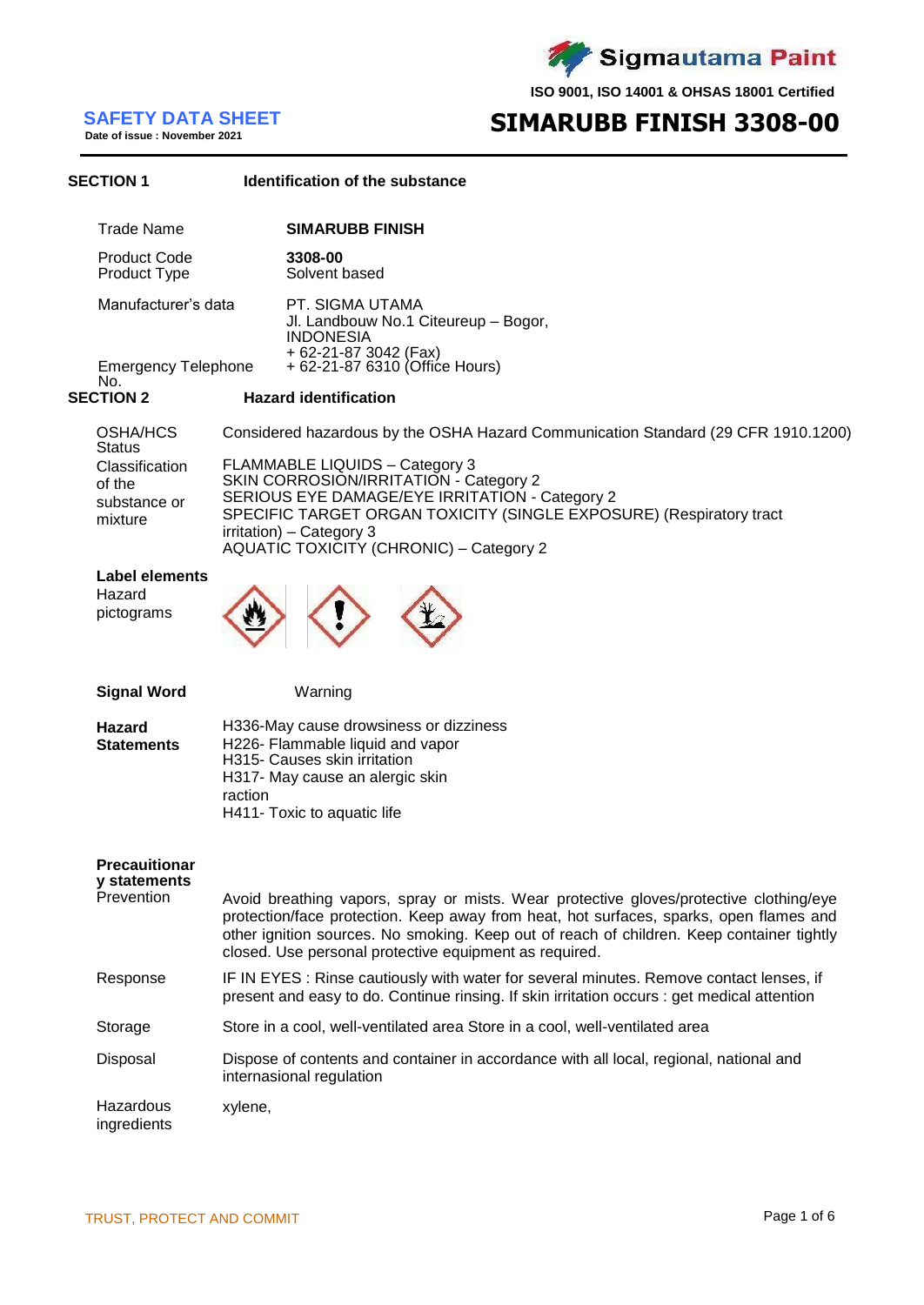

## **Date of issue : November <sup>2021</sup> SIMARUBB FINISH 3308-00**

**SAFETY DATA SHEET**<br>Date of issue : November 2021

# **SECTION 3 Composition**

| Ingredient        | <b>CAS No</b> | Conc. range (%) | <b>GHS Classification</b>                                     |
|-------------------|---------------|-----------------|---------------------------------------------------------------|
| Titanium dioxide  | 0013463-67-7  | $5-10$          |                                                               |
|                   |               |                 | Skin Irrit H317                                               |
| Organophilic clay |               | $5$             | Eye Irrit H318                                                |
|                   |               |                 | Asp. Tox. H335                                                |
|                   |               |                 | Fertility Dam H360                                            |
| Xylene            | 1330-20-7     | $15 - 20$       | Flam. Liq. 3; H226<br>Acute Tox. 4; H332                      |
|                   |               |                 | Acute Tox. 4; H312<br>Skin Irrit. 2;H315<br>Eye Irrit. 2;H319 |
| Acrylic resin     |               | $40 - 60$       |                                                               |

Concentrations shown as range to protect confidentiality or due to batch variation. **There are no additonal ingredients presents which, within the currenet knowledge of the supplier and in the concentrations applicable, are classified as hazardous to health and environment and hence require reporting in this section**

### **SECTION 4 First Aid Measure**

In all cases of doubt, or when symptoms persist, seek medical attention. Never give anything by mouth to an unconscious person. If breathing is irregular, drowsiness, loss of consciousness or cramps : call 112 and give immediate treatment (first aid)

| Eye contact                      | Check for and remove any contact lenses. Immediately flush eyes with plenty of<br>water for at least 15 minutes, occasionally lifting the upper and lower eyelids.<br>Seek immediate medical attention.                                                                                                                  |
|----------------------------------|--------------------------------------------------------------------------------------------------------------------------------------------------------------------------------------------------------------------------------------------------------------------------------------------------------------------------|
| <b>Inhalation</b>                | Remove to fresh air. Keep person warm and at rest. If not breathing, if breathing<br>is irregular or if respiratory arrest occurs, provide artificial respiration or oxygen<br>by trained personnel. Give nothing by mouth. If unconscious, place in recovery<br>position and get medical attention immediately          |
| <b>Skin contact</b>              | Remove contaminated clothing and shoes. Wash skin thoroughly with soap and<br>water or use recognized skin cleanser. Do NOT use solvents or thinners                                                                                                                                                                     |
| Ingestion                        | If swallowed, seek medical advice immediately and show this container or label.<br>Keep person warm and at rest. Do not induce vomiting unless directed to do so<br>by medical personnel. Lower the head so that vomit will not re-enter the mouth<br>and throat                                                         |
| <b>Protection of first-aider</b> | No action shall be taken involving any personal risk or without suitable training.<br>If it is suspected that fumes are still present, the rescuer should wear an<br>appropriate mask or self-contained breathing apparatus. It may be dangerous to<br>the person providing aid to<br>give mouth-to-mouth resuscitation. |
| <b>SECTION 5</b>                 | <b>Fire Fighting Measure</b>                                                                                                                                                                                                                                                                                             |

| <b>Extinguishing media</b> | Recommended: Alcohol resistant foam, CO2, powder, water<br>spray (foam) Not to be used : water jet |
|----------------------------|----------------------------------------------------------------------------------------------------|
| <b>Hazards from the</b>    | Flammable liquid and vapor. In a fire or heated, a pressure increase will occur<br>and the         |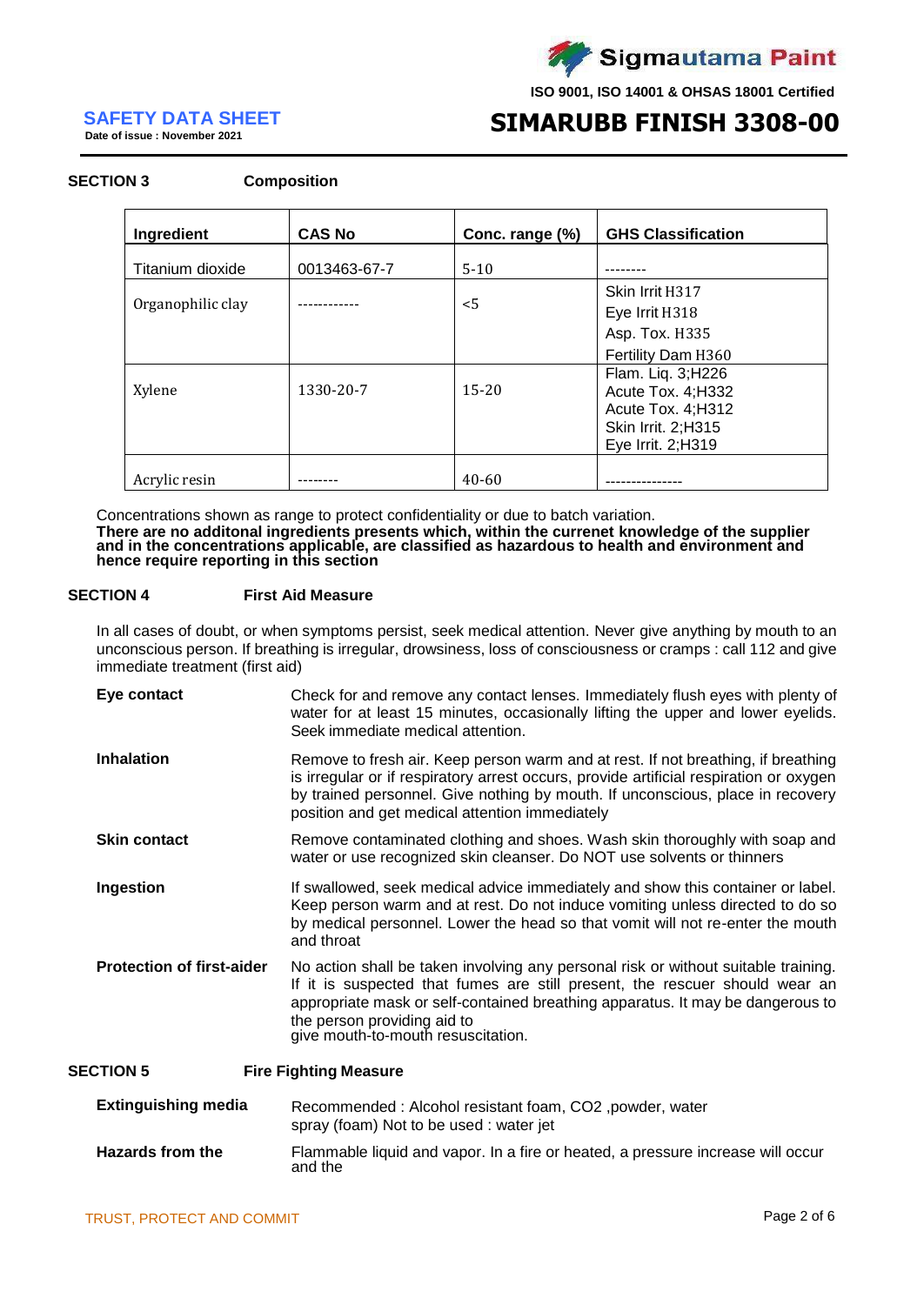

## **Date of issue : November 2021 SIMARUBB FINISH 3308-00**

**SAFETY DATA SHEET**<br>Date of issue : November 2021

| substance or mixture                                                                | container may burst, with the risk of a subsequent explosion. Runoff to sewer may<br>create<br>fire or explosion hazard.<br>This material is toxic to aquatic life with long lasting effects. Fire water<br>contaminated with this material must be contained and prevented from being<br>discharged to any waterway, sewer or drain.                                                                                                                                                                                                                                                                            |
|-------------------------------------------------------------------------------------|------------------------------------------------------------------------------------------------------------------------------------------------------------------------------------------------------------------------------------------------------------------------------------------------------------------------------------------------------------------------------------------------------------------------------------------------------------------------------------------------------------------------------------------------------------------------------------------------------------------|
| <b>Hazardous</b><br>combustion<br>products                                          | Decomposition products may include the following materials : carbon oxides<br>metal oxide/oxides.                                                                                                                                                                                                                                                                                                                                                                                                                                                                                                                |
| <b>Special equipment for</b><br>fire fighter                                        | Fire-fighters should wear appropriate protective equipment and self-contained<br>breathing apparatus (SCBA) with a full face-piece operated in positive pressure<br>mode.                                                                                                                                                                                                                                                                                                                                                                                                                                        |
| <b>SECTION 6</b>                                                                    | Accidental release measurement                                                                                                                                                                                                                                                                                                                                                                                                                                                                                                                                                                                   |
| <b>Personal precautions,</b><br>protective equipment<br>and emergency<br>procedures | No action shall be taken involving any personal risk or without suitable training.<br>If the product contaminates lakes, rivers, or sewers, inform the appropriate<br>authorities in accordance with local regulations. Avoid all direct contact with the<br>spilled material. Exclude sources of ignition and be aware of explosion hazard.<br>Ventilate the area. Avoid breathing vapor or mist. Refer to protective measures<br>listed in sections 7 and 8.                                                                                                                                                   |
| <b>Environmental</b><br>precautions                                                 | Avoid dispersal of spilled material and runoff and contact with soil, waterways,<br>drains and sewers. Inform the relevant authorities if the product has caused<br>environmental pollution (sewers, waterways, soil or air). Water polluting<br>material. May be harmful to the environment if released in large quantities                                                                                                                                                                                                                                                                                     |
| <b>Methods for cleaning up</b>                                                      | Stop leak if without risk. Move containers from spill area. Approach release from<br>upwind. Prevent entry into sewers, water courses, basements or confined<br>areas. Wash spillages into an effluent treatment plant or proceed as follows.<br>Contain and collect spillage with non-combustible, absorbent material e.g.sand,<br>earth, vermiculite or diatomaceous earth and place in container for disposal<br>according to local regulations (see section 13). Use spark-proof tools and<br>explosion-proof equipment. Contaminated absorbent material may<br>pose the same hazard as the spilled product. |
| ^~^ <del>~</del> !^*! ~                                                             |                                                                                                                                                                                                                                                                                                                                                                                                                                                                                                                                                                                                                  |

### **SECTION 7 Handling and storage**

Handling **Handling** Vapor are heavier than air and may spread along floors. Vapors may form explosive mixtures with air. Prevent the creation of flammable or explosive concentrations of vapors in air and avoid vapor concentrations higher than the occupational exposure limits. In addition, the product should be used only in areas from which all naked lights and other sources of ignition have been excluded. Electrical equipment should be protected to the appropriate standard. To dissipate static electricity during transfer, ground drum and connect to receiving container with bonding strap. No sparking tools should be used. Avoid inhalation of vapour, dust and spray mist. Avoid contact with skin and eyes. Eating, drinking and smoking should be prohibited in area where this material is handled, stored and processed. Appropriate personal protective equipment: see section 8. Always keep in containers made from the same material as the original one. **Storage** Store in a cool, well-ventilated area away from incompatible materials and ignition sources. Keep out of the reach of children. Keep away from : Oxidizing agents, strong alkalis, strong acids. No smoking. Prevent unauthorized access. Containers that are opened must be carefully resealed and kept upright to

prevent leakage. Store in accordance with local requlations.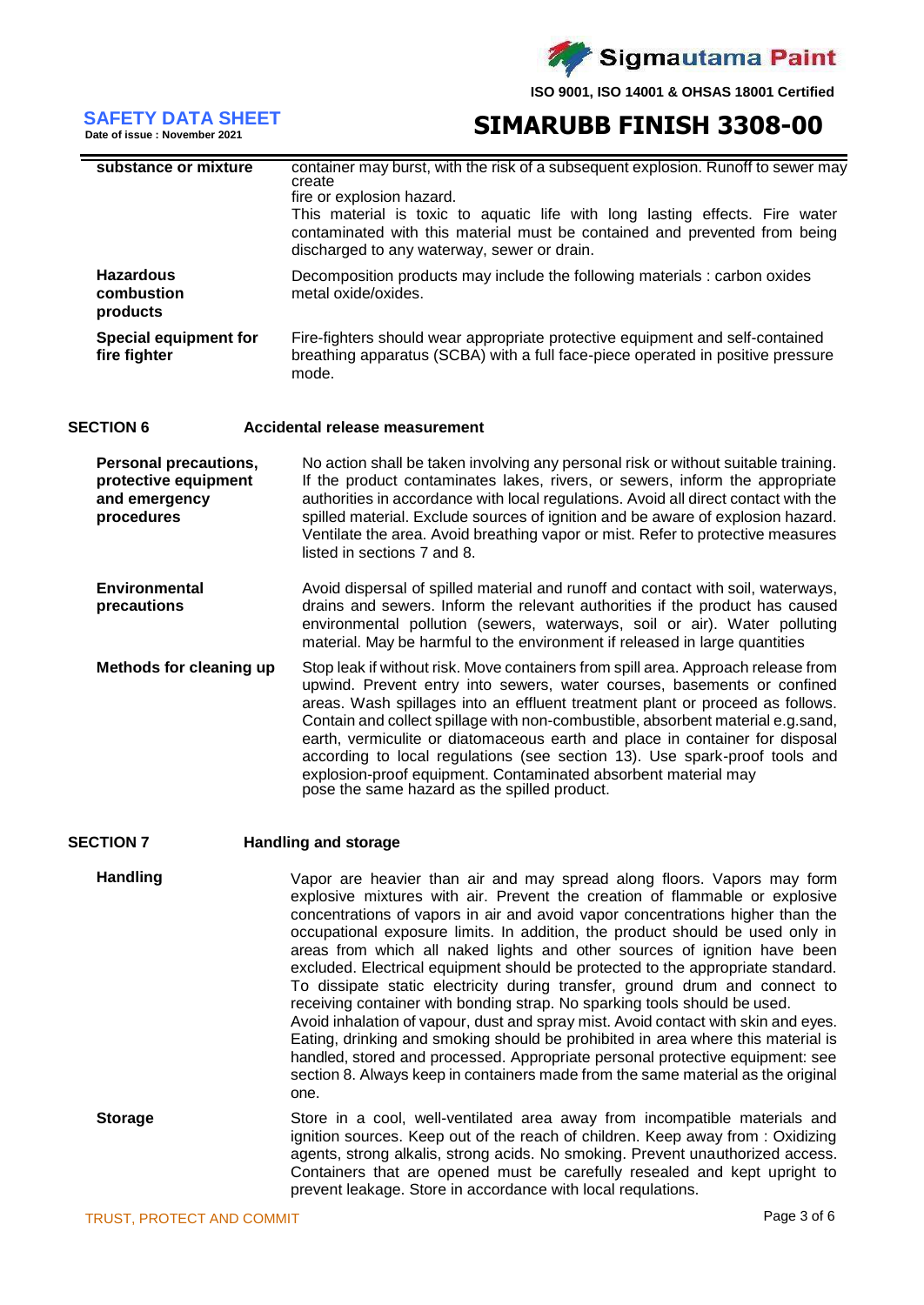

# **SAFETY DATA SHEET**<br>Date of issue : November 2021

# **SIMARUBB FINISH 3308-00**

| <b>SECTION 8</b>                          | <b>Exposure control/personal protection</b>                                                                                                                                                                                                                                                                                                                                                                                                                                                                                                                                                                 |
|-------------------------------------------|-------------------------------------------------------------------------------------------------------------------------------------------------------------------------------------------------------------------------------------------------------------------------------------------------------------------------------------------------------------------------------------------------------------------------------------------------------------------------------------------------------------------------------------------------------------------------------------------------------------|
| Ingredient                                | <b>Exposure limit</b>                                                                                                                                                                                                                                                                                                                                                                                                                                                                                                                                                                                       |
| Organophillic clay                        | <b>OSHA PEL</b>                                                                                                                                                                                                                                                                                                                                                                                                                                                                                                                                                                                             |
|                                           | TWA: $10 \text{ mg/m}^3$                                                                                                                                                                                                                                                                                                                                                                                                                                                                                                                                                                                    |
| Xylene                                    | <b>OSHA 2013</b>                                                                                                                                                                                                                                                                                                                                                                                                                                                                                                                                                                                            |
|                                           | TWA: ppm (435 mg/m <sup>3</sup> )                                                                                                                                                                                                                                                                                                                                                                                                                                                                                                                                                                           |
| <b>Titanium Dioxide</b>                   | <b>OSHA PEL</b>                                                                                                                                                                                                                                                                                                                                                                                                                                                                                                                                                                                             |
|                                           | TWA 15 mg/m <sup>3</sup>                                                                                                                                                                                                                                                                                                                                                                                                                                                                                                                                                                                    |
| <b>Personal Protection</b>                | Use a NIOSH APPROVED<br><b>RESPIRATOR Use GOGGLES OR</b><br><b>FACE SHIELD RUBBER GLOVES</b><br><b>AS NEEDED</b>                                                                                                                                                                                                                                                                                                                                                                                                                                                                                            |
|                                           | USE APPRON OR OTHER CLOTHING TO AVOID SKIN CONTACT                                                                                                                                                                                                                                                                                                                                                                                                                                                                                                                                                          |
|                                           | Personil protective equipment should be selected based on the task being<br>performed and the risks involved and should be approved by a specialist<br>before handling this product. Use a properly fitted, air-purifying or air fed<br>respirator complying with an approved standard. Gloves must be worn for all<br>work that may result in soiling. Apron/coveralls/protective clothing must be<br>worn when soiling is so great that regular work clothes do not adequately protect<br>skin against contact with the product. Safety eyewear should be used when<br>there is a likelihood of exposure. |
| <b>Engineering controls</b>               | Keep gas, vapor, or dust cocentration below any lower explosive limit. Arrange<br>sufficient ventilation by local exhaust ventilation and good general ventilation<br>to keep the airborne concentrations of vapors or dust lowest possible and below<br>their respective threshold limit value. Ensure that eyewash stations and safety<br>showers are proximal to the work-station location                                                                                                                                                                                                               |
| <b>Hygiene measures</b>                   | Wash hands, forearms, and face thoroughly after handling compounds and<br>before eating, smoking, using lavatory, and at the end of day.                                                                                                                                                                                                                                                                                                                                                                                                                                                                    |
| <b>Environmental</b><br>exposure controls | Emissions from ventilation or work process equipment should be checked to<br>ensure they comply with the requirements of environmental protection<br>legislation. In some cases, fume scrubbers, filter or engineering modifications<br>to the process equipment will be necessary<br>to reduce emissions to acceptable levels                                                                                                                                                                                                                                                                              |

### **SECTION 9 Physical and chemical properties**

| Liquid-see colour card |
|------------------------|
|                        |
|                        |
|                        |
|                        |
| 90-100 sec/NK2 cup     |
|                        |
|                        |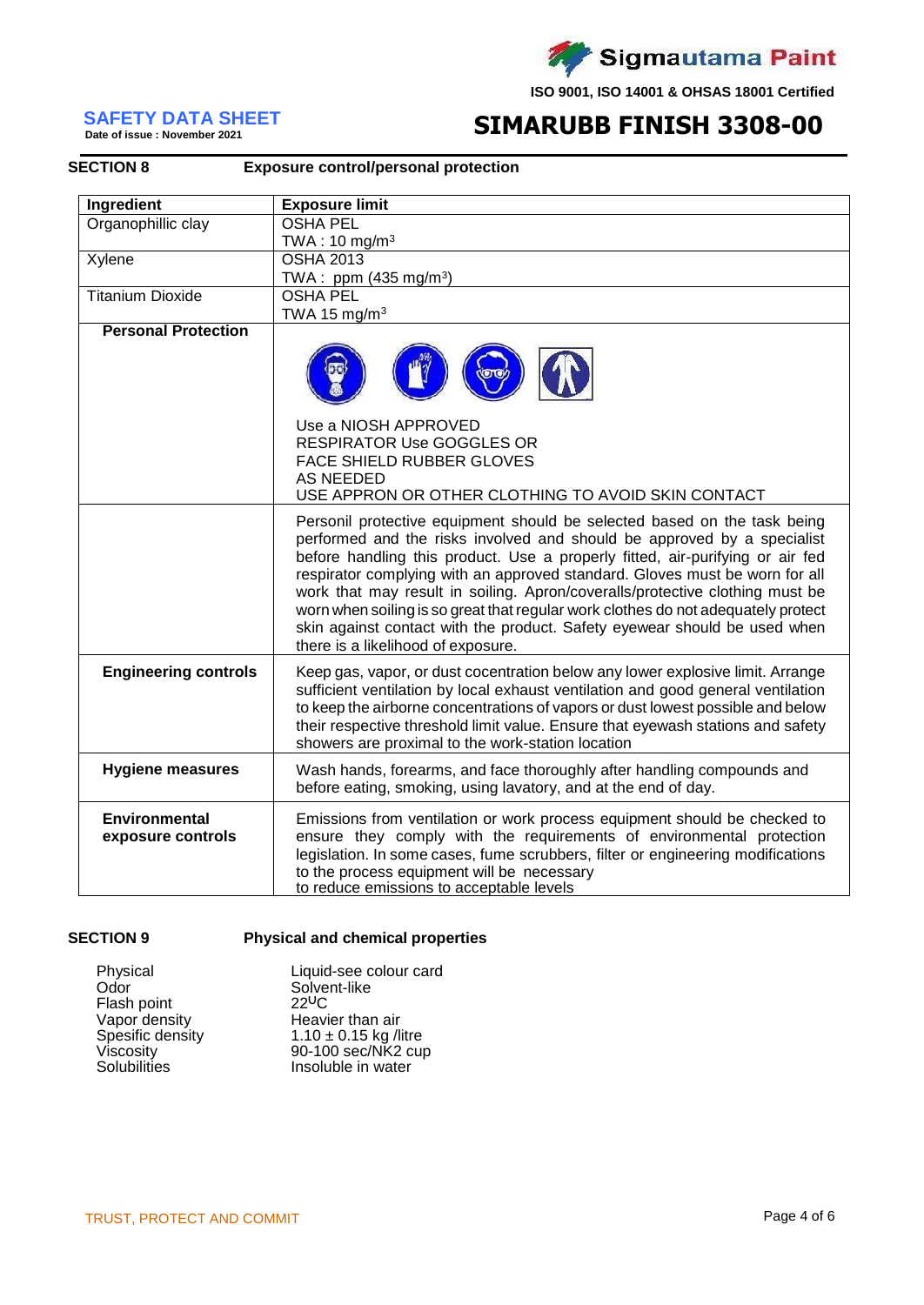

**SIMACRYLIC LPG COATING 2306-00** 

### **SECTION 10 Stability and reactivity**

| Reactivity and<br>chemical stability   | <b>Conditions to avoid</b> : Avoid temperatures above 60°C (140 F), direct sunlight<br>and contact with sources of heat.<br>Hazardous reactions : Keep away from oxidising agents, strongly alkaline and<br>strongly acid materials in order to avoid exothermic reactions. |
|----------------------------------------|-----------------------------------------------------------------------------------------------------------------------------------------------------------------------------------------------------------------------------------------------------------------------------|
| Hazardous<br>decomposition<br>products | Under norma conditions of storage and use, hazardous decomposiiton<br>products should not be produced                                                                                                                                                                       |
| Conditions to avoid                    | Avoid all possible sources of ignition (spark or flame). Do not pressurized, cut,<br>weld, braze, solder, drill, grind or expose containers to heat or sources of<br>ignition                                                                                               |

### **SECTION 11 Toxicological information**

| <b>Ingredient</b>  | Oral LD 50, mg/kg    | l Skin<br>50.<br>LD<br>mg/kg | <b>Inhalation</b><br>vapor<br>LD<br>50, mg/l/4 hours |
|--------------------|----------------------|------------------------------|------------------------------------------------------|
| Organoophilic clay | $>$ 20000 mg/kg, rat | No data                      | No data                                              |
| Xylene             | 4300 mg/kg, rat      | >2000<br>mg/kg.<br>rabbit    | $6350$ ppm, rat                                      |
| Titanium dioxide   | 10,000, Rat          | 10,000 Rabbit                | No data                                              |

### **SECTION 12 Ecological information**

| Ingredient         | 96 hr LC50 fish,                   | 48 hr EC50 crustacea,          | 96 hr EC50 algae,                                   |
|--------------------|------------------------------------|--------------------------------|-----------------------------------------------------|
|                    | mg/l                               | mg/l                           | mg/l                                                |
| Organoophilic clay | >30000 mg/L Acartia<br>Tonsa       | >10000 skeletonema<br>costatum | Not Available                                       |
| Titanium dioxide   | 1,000.00, Fundulus<br>heteroclitus | 5.50, Daphnia magna            | 5.83 (72 hr),<br>Pseudokirchneriella<br>subcapitata |
| Xylene             | 3.30, Oncorhynchus                 | 8.50, Palaemonetes             | 100.00 (72 hr),                                     |
|                    | mykiss                             | pugio                          | Chlorococcales                                      |

Environmental precaution : harmful to aquatic organism, may cause long term adeverse effect in the aquatic environment.

### **SECTION 13 Disposal consideration**

The generation of waste should be avoided or minimized wherever possible. Disposal of this product, solutions and any by products should at all times comply with the requirements of environmental protection and waste disposal legislation and any regional local authority requirements. Residues of the product is listed as hazardous waste. Dispose of according to all state and local applicable regulations.

Waste should not be disposed of untreated to the sewer unless fully compliant with the requirements of all authorities with jurisdiction. Spillage, remains, discarded clothes and similar should be discarded in a fireproof container.

The information presented below only applies to the material as supplied. The identification based on characteristic or listing may not apply if the material has been used or otherwise contaminated.